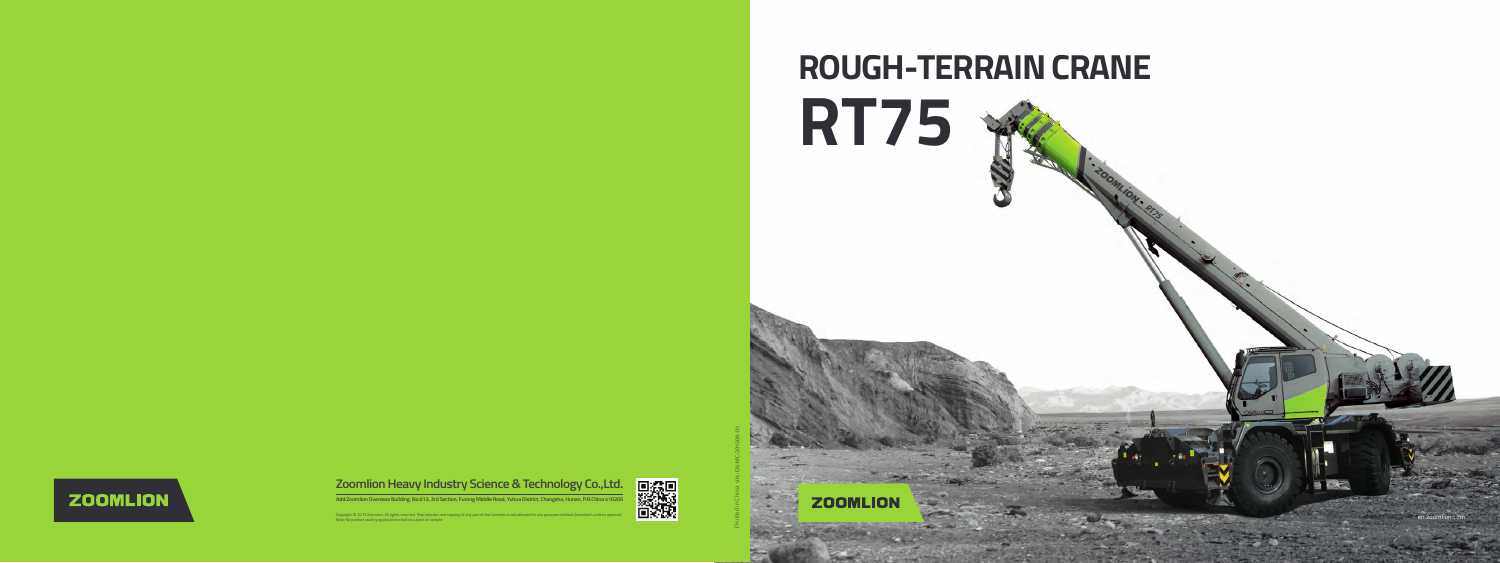### **Technical Data**

# **Features**

|                   | <b>Item</b>                                       | Unit         | Value                             |
|-------------------|---------------------------------------------------|--------------|-----------------------------------|
|                   | Max. rated lift capacity x work radius            | kg.m         | 75000×3.0                         |
|                   | Max. load moment of basic boom                    | kN.m         | 2814                              |
| Work performance  | Max. load moment of fully extended main boom      | kN.M         | 1184                              |
|                   | Max. lift height of fully extended main boom      | m            | 41                                |
|                   | Max. lift height of jib                           | m            | 56.8                              |
|                   | Overall dimensions (LxWxH)                        | mm           | 14897×3395×3840                   |
|                   | Outrigger spread (LxW)                            | mm           | 7380×1300                         |
| <b>Dimensions</b> | Main boom length (Fully retracted fully extended) | mm           | 12500~38500                       |
|                   | Jib length (Jib section 1,jib sections 1+2)       | mm           | 10000~170000                      |
|                   | Boom angle                                        | $\circ$      | $-3 - 78$                         |
|                   | Swing range                                       | $\circ$      | 360° unlimited swing (Full range) |
|                   | Max.hoist rope speed (Main winch)                 | m/min        | 125                               |
|                   | Min. boom extend time                             | $\mathsf S$  | 110                               |
| Work speeds       | Min. boom retract time                            | $\mathsf S$  | 90                                |
|                   | Min. boom derrick up time                         | $\mathsf S$  | 80                                |
|                   | Min. boom derrick down time                       | $\mathsf{S}$ | 70                                |
|                   | Swing speed                                       | r/min        | $0 - 2$                           |
|                   | Rated work pressure                               | MPa          | 29                                |
| Hydraulic system  | Rated work oil flow                               | L/min        | 320                               |
|                   | Hydraulic oil tank capacity                       | $\mathsf{L}$ | 1000                              |
|                   | Complete vehicle mass                             | kg           | 52840                             |
| Mass              | Front axle load                                   | kg           | 27760                             |
|                   | Rear axle load                                    | kg           | 25080                             |
|                   | Max. travel speed (Forwarsd / backwards)          | km/h         | 36/36                             |
| Travel            | Wheelbase                                         | mm           | 4150                              |
|                   | Treads (Front / rear)                             | mm           | 2632                              |

| <b>Maneuverable and robust drive</b><br>1. Four-wheel drive and four-wheel steer chassis                                                                       |
|----------------------------------------------------------------------------------------------------------------------------------------------------------------|
| 2. Fully hydraulic steering system                                                                                                                             |
| 3. Variable steering modes, front-wheel steer, four-wheel steer and crab steer; short vehicle length                                                           |
| and small turning radius provide the crane with maximum maneuverability and flexibility in narrow job sites.                                                   |
| <b>Excellent off-road capability</b>                                                                                                                           |
| Big ground clearance and departure / approach angle offer excellent off-road capability.                                                                       |
| <b>Strong gradeability</b>                                                                                                                                     |
| 1. Cummins electronically-controlled engine, automated transmission and steerable drive axlex provide reliable power output                                    |
| 2. Even in the condition of abrupt road resistance, the engine can also be functional                                                                          |
| 3. Four-wheel drive, hydraulic suspension and special tires optimize the vehicle's drive performance to its maximum, suitable for any bad roads and job sites. |
| <b>Pick-and-carry operations</b>                                                                                                                               |
| 1. The rough terrain crane has the ability to pick and carry loads, thus improves the working efficiency greatly                                               |
| 2. The crane can also carry out "On tires" Lifts without extending the outrigger beams in narrow job sites                                                     |
| 3. Superior pick-and-carry ability during short-distance transit can bring great convenience to the users.                                                     |
| Single cab design                                                                                                                                              |
| 1. Single cab design with large skylight provides large field of view                                                                                          |
|                                                                                                                                                                |

2. Air-cushioned seat suits to all types of figures, which can release the driver' s or operator' s fatigue, thus improves the working efficiency

3. The crane is fitted with air conditioning, suitable for all-weather work

4. Digital display and keyboard units, advanced data bus technology, error check and audible & acoustic alarm ensure the safety and high efficiency of the operation.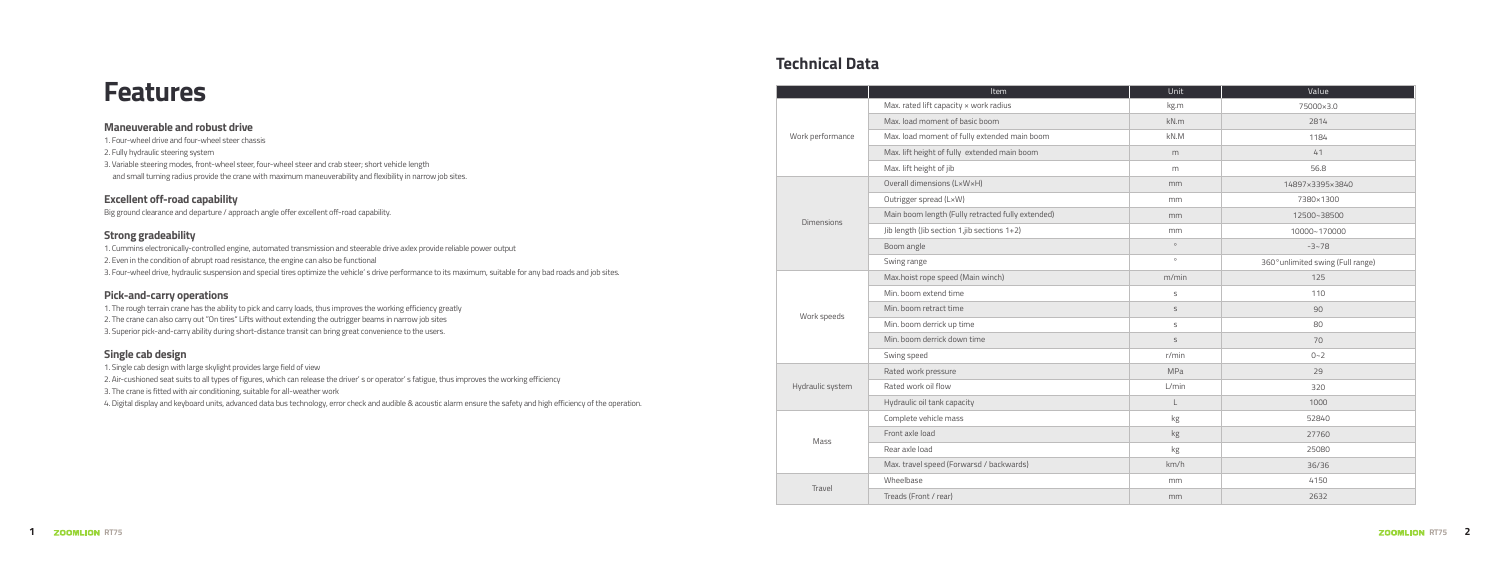14897  $\mathring{\tilde{S}}$ 20° 650 7380 1920 <u>|</u> 2170 4150 4150 | 2170  $-1950$ 642 1102 3840 880 2100 **@ZOOMLION @ RT75** 

### **Overall View Lifting Height Chart (Unit**: **Metric mm)**



### Working radius (m)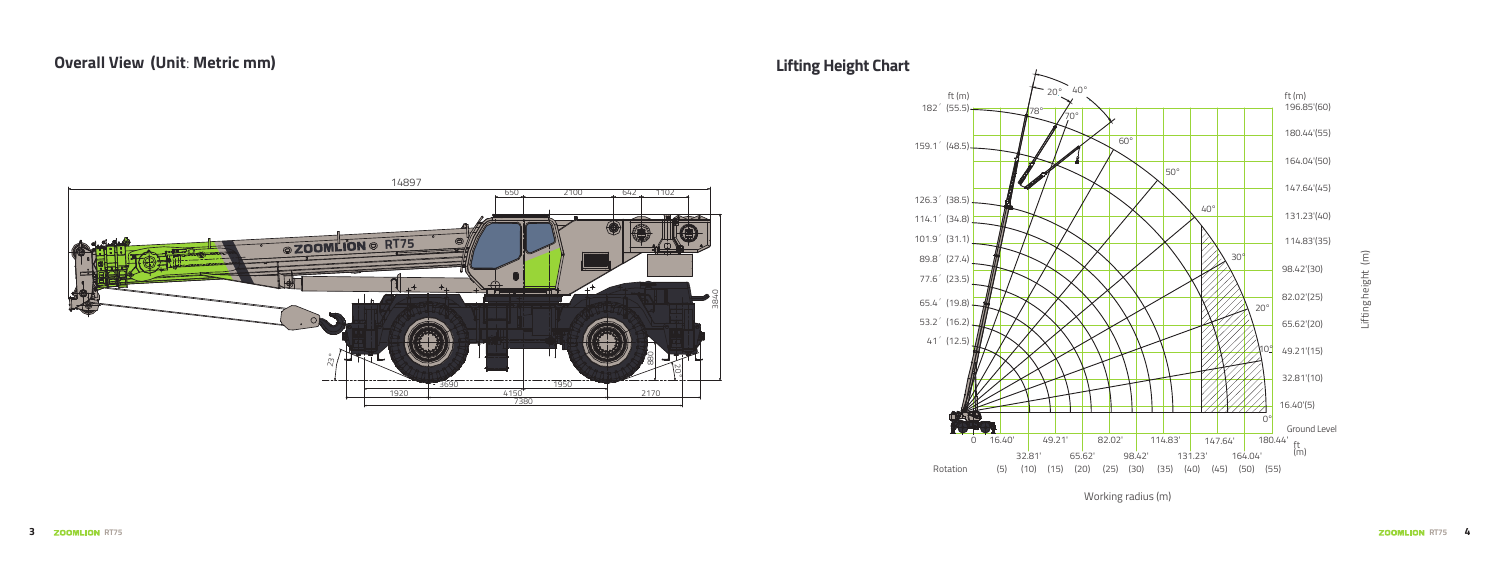## **Lifting Capacity Tables Lifting Capacity Tables**

|       |      | 12500mm |       |       |      | 16214mm |       |            |              | 19929mm |       |       |      | 23643mm               |       |       |      | 27357mm |       |                    | 31071mm |       |       |       |      | 34786mm |       |       | 38500mm |    |
|-------|------|---------|-------|-------|------|---------|-------|------------|--------------|---------|-------|-------|------|-----------------------|-------|-------|------|---------|-------|--------------------|---------|-------|-------|-------|------|---------|-------|-------|---------|----|
|       | NGLE |         |       | I OAD |      | RON     |       | <b>OAD</b> | 3OON<br>MGLI | FRON    |       | I OAF |      | OVER<br>FRONT<br>(kg) |       | ımm   |      |         |       | <b>OAD</b><br>(mm) |         |       |       |       | :OOM |         |       | mm)   |         |    |
| 3000  | 70.0 | 75000   | 75000 | 3000  | 74.8 | 44860   | 44860 |            |              |         |       |       |      |                       |       | 6500  | 73.5 | 19500   | 19500 |                    |         |       |       |       |      |         |       |       |         |    |
| 3500  | 67.4 | 75000   | 75000 | 3500  | 72.9 | 44860   | 44860 |            |              |         |       |       |      |                       |       | 7000  | 72.4 | 18850   | 18850 |                    |         |       |       |       |      |         |       |       |         |    |
| 4000  | 64.8 | 68400   | 68400 | 4000  | 71.0 | 44860   | 44860 |            |              |         |       |       |      |                       |       | 7500  | 71.3 | 18200   | 18200 | 7500               | 73.6    | 15740 | 15740 |       |      |         |       |       |         |    |
| 4500  | 62.2 | 61650   | 61650 | 4500  | 69.1 | 44860   | 44860 | 4500       | 73.2         | 34450   | 34450 |       |      |                       |       | 8000  | 70.2 | 17600   | 17600 | 8000               | 72.6    | 15240 | 15240 |       |      |         |       |       |         |    |
| 5000  | 59.5 | 55950   | 55950 | 5000  | 67.1 | 44860   | 44860 | 5000       | 71.6         | 32950   | 32950 |       |      |                       |       | 9000  | 67.9 | 16550   | 16550 | 9000               | 70.7    | 14350 | 14350 | 9000  | 72.8 | 12300   | 12300 |       |         |    |
| 5500  | 56.6 | 51100   | 51100 | 5500  | 65.2 | 43550   | 43550 | 5500       | 70.1         | 31590   | 31590 | 5500  | 73.4 | 24700                 | 24700 | 10000 | 65.6 | 15590   | 15590 | 10000              | 68.7    | 13600 | 13600 | 10000 | 71.1 | 11700   | 11700 | 10000 | 73.0    | 10 |
| 6000  | 53.7 | 46900   | 46900 | 6000  | 63.1 | 42050   | 42050 | 6000       | 68.5         | 30340   | 30340 | 6000  | 72.1 | 23750                 | 23750 | 11000 | 63.2 | 14800   | 14800 | 11000              | 66.7    | 12850 | 12850 | 11000 | 69.3 | 11150   | 11150 | 11000 | 71.4    |    |
| 6500  | 50.6 | 43200   | 43200 | 6500  | 61.1 | 40650   | 40650 | 6500       | 67.0         | 29200   | 29200 | 6500  | 70.8 | 22850                 | 22850 | 12000 | 60.8 | 14050   | 14050 | 12000              | 64.6    | 12250 | 12250 | 12000 | 67.5 | 10600   | 10600 | 12000 | 69.8    |    |
| 7000  | 47.4 | 39990   | 39990 | 7000  | 59.0 | 39400   | 39400 | 7000       | 65.4         | 28150   | 28150 | 7000  | 69.5 | 22050                 | 22050 | 14000 | 55.8 | 11430   | 11270 | 14000              | 60.4    | 11150 | 11150 | 14000 | 63.9 | 9750    | 9750  | 14000 | 66.6    |    |
| 7500  | 44.0 | 36090   | 35420 | 7500  | 56.8 | 37040   | 36350 | 7500       | 63.7         | 27200   | 27200 | 7500  | 68.2 | 21300                 | 21300 | 16000 | 50.4 | 8930    | 8810  | 16000              | 56.0    | 9090  | 8970  | 16000 | 60.1 | 9000    | 8980  | 16000 | 63.3    |    |
| 8000  | 40.3 | 31340   | 30780 | 8000  | 54.6 | 32210   | 31650 | 8000       | 62.1         | 26300   | 26300 | 8000  | 66.8 | 20600                 | 20600 | 18000 | 44.6 | 7150    | 7050  | 18000              | 51.3    | 7290  | 7190  | 18000 | 56.1 | 7300    | 7200  | 18000 | 59.8    |    |
| 9000  | 31.6 | 24520   | 24120 | 9000  | 49.9 | 25290   | 24890 | 9000       | 58.7         | 24650   | 24650 | 9000  | 64.1 | 19350                 | 19350 | 20000 | 38.0 | 5820    | 5730  | 20000              | 46.3    | 5940  | 5850  | 20000 | 52.0 | 5950    | 5860  | 20000 | 56.3    |    |
| 10000 | 19.0 | 19900   | 19590 | 10000 | 44.9 | 20580   | 20260 | 10000      | 55.2         | 20870   | 20550 | 10000 | 61.3 | 18250                 | 18250 | 22000 | 30.1 | 4790    | 4720  | 22000              | 40.8    | 4900  | 4820  | 22000 | 47.6 | 4910    | 4830  | 22000 | 52.6    |    |
| 10430 | 0.0  | 15490   | 15490 | 11000 | 39.3 | 17160   | 16900 | 11000      | 51.4         | 17430   | 17170 | 11000 | 58.5 | 17250                 | 17250 | 24000 | 19.3 | 4000    | 3940  | 24000              | 34.5    | 4070  | 4000  | 24000 | 42.8 | 4070    | 4010  | 24000 | 48.6    |    |
|       |      |         |       |       |      |         |       |            |              |         |       |       |      |                       |       | 25270 | 0.0  | 3680    | 3620  | 26000              | 26.9    | 3400  | 3340  | 26000 | 37.6 | 3390    | 3330  | 26000 | 44.4    |    |
|       |      |         |       | 12000 | 32.8 | 14570   | 14360 | 12000      | 47.5         | 14830   | 14610 | 12000 | 55.5 | 15080                 | 14860 |       |      |         |       | 28000              | 16.1    | 2860  | 2810  | 28000 | 31.5 | 2840    | 2780  | 28000 | 39.9    |    |
|       |      |         |       | 14000 | 10.5 | 10960   | 10800 | 14000      | 38.7         | 11150   | 10990 | 14000 | 49.2 | 11370                 | 11210 |       |      |         |       | 28983              | 0.0     | 2700  | 2650  | 30000 | 24.1 | 2380    | 2330  | 30000 | 34.8    |    |
|       |      |         |       | 14137 |      | 10840   | 10690 | 16000      | 27.4         | 8700    | 8570  | 16000 | 42.2 | 8880                  | 8750  |       |      |         |       |                    |         |       |       | 32000 | 12.9 | 2020    | 1970  | 32000 | 29.0    |    |
|       |      |         |       |       |      |         |       | 17847      | 0.0          | 7190    | 7090  | 18000 | 33.9 | 7100                  | 7000  |       |      |         |       |                    |         |       |       | 32696 | 0.0  | 1970    | 1920  | 34000 | 21.7    |    |
|       |      |         |       |       |      |         |       |            |              |         |       | 20000 | 23.0 | 5790                  | 5700  |       |      |         |       |                    |         |       |       |       |      |         |       | 36000 | 9.7     |    |
|       |      |         |       |       |      |         |       |            |              |         |       | 21558 | 0.0  | 5080                  | 5000  |       |      |         |       |                    |         |       |       |       |      |         |       | 36409 | 0.0     |    |

| <b>LOAD</b><br>RADIUS<br><u>(mm)</u> |  |
|--------------------------------------|--|
| 6500                                 |  |
| 7000                                 |  |
| 7500                                 |  |
| 8000                                 |  |
| 9000                                 |  |
| 10000                                |  |
| 11000                                |  |
| 12000                                |  |
| 14000                                |  |
| 16000                                |  |
| 18000                                |  |
| 20000                                |  |
| 22000                                |  |
| 24000                                |  |
| 25270                                |  |
|                                      |  |
|                                      |  |
|                                      |  |
|                                      |  |
|                                      |  |
|                                      |  |

| 27357mm                              |                                     |                     |                                      | 31071mm                       |                                     |                       |                                      |                               | 34786mm                             |                       |                                      |                                      | 38500mm                             |                       |
|--------------------------------------|-------------------------------------|---------------------|--------------------------------------|-------------------------------|-------------------------------------|-----------------------|--------------------------------------|-------------------------------|-------------------------------------|-----------------------|--------------------------------------|--------------------------------------|-------------------------------------|-----------------------|
| <b>BOOM</b><br><b>ANGLE</b><br>(deg) | <b>OVER</b><br><b>FRONT</b><br>(kg) | $360^\circ$<br>(kg) | <b>LOAD</b><br><b>RADIUS</b><br>(mm) | <b>BOOM</b><br>ANGLE<br>(deg) | <b>OVER</b><br><b>FRONT</b><br>(kg) | $360^{\circ}$<br>(kg) | <b>LOAD</b><br><b>RADIUS</b><br>(mm) | <b>BOOM</b><br>ANGLE<br>(deg) | <b>OVER</b><br><b>FRONT</b><br>(kg) | $360^{\circ}$<br>(kg) | <b>LOAD</b><br><b>RADIUS</b><br>(mm) | <b>BOOM</b><br><b>ANGLE</b><br>(deg) | <b>OVER</b><br><b>FRONT</b><br>(kg) | $360^{\circ}$<br>(kg) |
| 73.5                                 | 19500                               | 19500               |                                      |                               |                                     |                       |                                      |                               |                                     |                       |                                      |                                      |                                     |                       |
| 72.4                                 | 18850                               | 18850               |                                      |                               |                                     |                       |                                      |                               |                                     |                       |                                      |                                      |                                     |                       |
| 71.3                                 | 18200                               | 18200               | 7500                                 | 73.6                          | 15740                               | 15740                 |                                      |                               |                                     |                       |                                      |                                      |                                     |                       |
| 70.2                                 | 17600                               | 17600               | 8000                                 | 72.6                          | 15240                               | 15240                 |                                      |                               |                                     |                       |                                      |                                      |                                     |                       |
| 67.9                                 | 16550                               | 16550               | 9000                                 | 70.7                          | 14350                               | 14350                 | 9000                                 | 72.8                          | 12300                               | 12300                 |                                      |                                      |                                     |                       |
| 65.6                                 | 15590                               | 15590               | 10000                                | 68.7                          | 13600                               | 13600                 | 10000                                | 71.1                          | 11700                               | 11700                 | 10000                                | 73.0                                 | 10600                               | 10600                 |
| 63.2                                 | 14800                               | 14800               | 11000                                | 66.7                          | 12850                               | 12850                 | 11000                                | 69.3                          | 11150                               | 11150                 | 11000                                | 71.4                                 | 10150                               | 10150                 |
| 60.8                                 | 14050                               | 14050               | 12000                                | 64.6                          | 12250                               | 12250                 | 12000                                | 67.5                          | 10600                               | 10600                 | 12000                                | 69.8                                 | 9700                                | 9700                  |
| 55.8                                 | 11430                               | 11270               | 14000                                | 60.4                          | 11150                               | 11150                 | 14000                                | 63.9                          | 9750                                | 9750                  | 14000                                | 66.6                                 | 8450                                | 8450                  |
| 50.4                                 | 8930                                | 8810                | 16000                                | 56.0                          | 9090                                | 8970                  | 16000                                | 60.1                          | 9000                                | 8980                  | 16000                                | 63.3                                 | 7400                                | 7400                  |
| 44.6                                 | 7150                                | 7050                | 18000                                | 51.3                          | 7290                                | 7190                  | 18000                                | 56.1                          | 7300                                | 7200                  | 18000                                | 59.8                                 | 6550                                | 6550                  |
| 38.0                                 | 5820                                | 5730                | 20000                                | 46.3                          | 5940                                | 5850                  | 20000                                | 52.0                          | 5950                                | 5860                  | 20000                                | 56.3                                 | 5850                                | 5850                  |
| 30.1                                 | 4790                                | 4720                | 22000                                | 40.8                          | 4900                                | 4820                  | 22000                                | 47.6                          | 4910                                | 4830                  | 22000                                | 52.6                                 | 5000                                | 4920                  |
| 19.3                                 | 4000                                | 3940                | 24000                                | 34.5                          | 4070                                | 4000                  | 24000                                | 42.8                          | 4070                                | 4010                  | 24000                                | 48.6                                 | 4160                                | 4090                  |
| $0.0\,$                              | 3680                                | 3620                | 26000                                | 26.9                          | 3400                                | 3340                  | 26000                                | 37.6                          | 3390                                | 3330                  | 26000                                | 44.4                                 | 3470                                | 3410                  |
|                                      |                                     |                     | 28000                                | 16.1                          | 2860                                | 2810                  | 28000                                | 31.5                          | 2840                                | 2780                  | 28000                                | 39.9                                 | 2890                                | 2840                  |
|                                      |                                     |                     | 28983                                | 0.0                           | 2700                                | 2650                  | 30000                                | 24.1                          | 2380                                | 2330                  | 30000                                | 34.8                                 | 2420                                | 2370                  |
|                                      |                                     |                     |                                      |                               |                                     |                       | 32000                                | 12.9                          | 2020                                | 1970                  | 32000                                | 29.0                                 | 2010                                | 1970                  |
|                                      |                                     |                     |                                      |                               |                                     |                       | 32696                                | 0.0                           | 1970                                | 1920                  | 34000                                | 21.7                                 | 1680                                | 1630                  |
|                                      |                                     |                     |                                      |                               |                                     |                       |                                      |                               |                                     |                       | 36000                                | 9.7                                  | 1410                                | 1370                  |
|                                      |                                     |                     |                                      |                               |                                     |                       |                                      |                               |                                     |                       | 36409                                | 0.0                                  | 1410                                | 1370                  |

### On Outriggers-Fully Extended On Outriggers-Fully Extended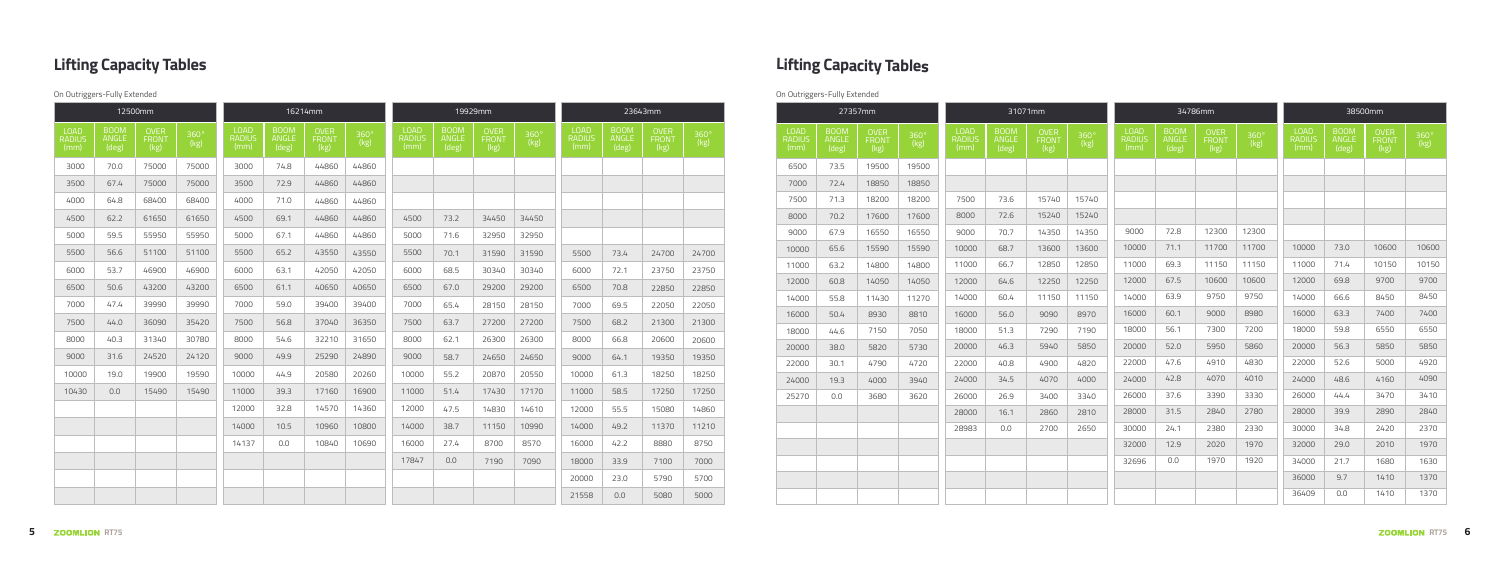### **Lifting Capacity Tables Lifting Capacity Tables**

| On Tires                      |                        |                       |                      |                                |                                      |                               |                       |                      |                                | On Tires                             |                         |         |                     |                        |                               |                         |         |              |                        |                                      |                |                     |
|-------------------------------|------------------------|-----------------------|----------------------|--------------------------------|--------------------------------------|-------------------------------|-----------------------|----------------------|--------------------------------|--------------------------------------|-------------------------|---------|---------------------|------------------------|-------------------------------|-------------------------|---------|--------------|------------------------|--------------------------------------|----------------|---------------------|
|                               |                        | 12500mm               |                      |                                |                                      |                               | 16214mm               |                      |                                |                                      |                         | 19929mm |                     |                        |                               |                         | 23643mm |              |                        |                                      |                | 27357mm             |
| <b>LOAD</b><br>RADIUS<br>(mm) | BOOM<br>ANGLE<br>(deg) | $360^{\circ}$<br>(kg) | OVER<br>FONT<br>(kg) | FRONT<br><b>DRIVING</b><br>kg) | <b>LOAD</b><br><b>RADIUS</b><br>(mm) | <b>BOOM</b><br>ANGLE<br>(deg) | $360^{\circ}$<br>(kg) | OVER<br>FONT<br>(kg) | FRONT<br><b>DRIVING</b><br>kg) | <b>LOAD</b><br><b>RADIUS</b><br>(mm) | ANGLE<br>$(\text{deg})$ |         | <b>FONT</b><br>(kg) | <b>DRIVING</b><br>(Kg) | LOAD<br><b>RADIUS</b><br>(mm) | ANGLE<br>$(\text{deg})$ |         | FONT<br>(kg) | <b>DRIVING</b><br>(Kg) | <b>LOAD</b><br><b>RADIUS</b><br>(mm) | ANGLE<br>(deg) | $360^\circ$<br>(kg) |
|                               |                        |                       |                      |                                |                                      |                               |                       |                      |                                | 4500                                 | 73.2                    | 14810   | 26310               | 20750                  |                               |                         |         |              |                        |                                      |                |                     |
| 3000                          | 70.0                   | 22070                 | 35450                | 28500                          | 3000                                 | 74.8                          | 22540                 | 35850                | 28900                          | 5000                                 | 71.6                    | 13110   | 24010               | 18800                  |                               |                         |         |              |                        |                                      |                |                     |
| 3500                          | 67.4                   | 18800                 | 31600                | 25210                          | 3500                                 | 72.9                          | 19350                 | 32050                | 25600                          | 5500                                 | 70.1                    | 11610   | 22050               | 17140                  | 5500                          | 73.4                    | 11810   | 22200        | 17290                  |                                      |                |                     |
| 4000                          | 64.8                   | 16270                 | 28440                | 22440                          | 4000                                 | 71.0                          | 16790                 | 28850                | 22900                          | 6000                                 | 68.5                    | 10350   | 20320               | 15660                  | 6000                          | 72.1                    | 10550   | 20490        | 15840                  |                                      |                |                     |
| 4500                          | 62.2                   | 14120                 | 25720                | 20170                          | 4500                                 | 69.1                          | 14640                 | 26180                | 20630                          | 6500                                 | 67.0                    | 9290    | 18820               | 14410                  | 6500                          | 70.8                    | 9470    | 18980        | 14570                  | 6500                                 | 73.5           | 9490                |
| 5000                          | 59.5                   | 12410                 | 23430                | 18230                          | 5000                                 | 67.1                          | 12940                 | 23890                | 18640                          | 7000                                 | 65.4                    | 8350    | 17450               | 13240                  | 7000                          | 69.5                    | 8540    | 17650        | 13440                  | 7000                                 | 72.4           | 8560                |
| 5500                          | 56.6                   | 10890                 | 21450                | 16500                          | 5500                                 | 65.2                          | 11440                 | 21900                | 16950                          | 7500                                 | 63.7                    | 7440    | 16110               | 12250                  | 7500                          | 68.2                    | 7670    | 16350        | 12450                  | 7500                                 | 71.3           | 7690                |
| 6000                          | 53.7                   | 9670                  | 19730                | 15030                          | 6000                                 | 63.1                          | 10190                 | 20180                | 15520                          | 8000                                 | 62.1                    | 6490    | 14390               | 11330                  | 8000                          | 66.8                    | 6710    | 14620        | 11510                  | 8000                                 | 70.2           | 6740                |
| 6500                          | 50.6                   | 8570                  | 18170                | 13770                          | 6500                                 | 61.1                          | 9070                  | 18630                | 14230                          | 9000                                 | 58.7                    | 4970    | 11700               | 9790                   | 9000                          | 64.1                    | 5180    | 11920        | 9970                   | 9000                                 | 67.9           | 5220                |
| 7000                          | 47.4                   | 7610                  | 16840                | 12640                          | 7000                                 | 59.0                          | 8140                  | 17270                | 13070                          | 10000                                | 55.2                    | 3800    | 9710                | 8300                   | 10000                         | 61.3                    | 4010    | 9920         | 8510                   | 10000                                | 65.6           | 4050                |
| 7500                          | 44.0                   | 6660                  | 15280                | 11590                          | 7500                                 | 56.8                          | 7230                  | 15890                | 12090                          | 11000                                | 51.4                    | 2880    | 8170                | 6760                   | 11000                         | 58.5                    | 3080    | 8370         | 6970                   | 11000                                | 63.2           | 3120                |
| 8000                          | 40.3                   | 5730                  | 13590                | 10690                          | 8000                                 | 54.6                          | 6280                  | 14170                | 11170                          | 12000                                | 47.5                    | 2130    | 6950                | 5550                   | 12000                         | 55.5                    | 2330    | 7140         | 5740                   | 12000                                | 60.8           | 2370                |
|                               |                        |                       |                      |                                |                                      |                               |                       |                      |                                | 14000                                | 38.7                    | 1010    | 5150                | 3750                   | 14000                         | 49.2                    | 1190    | 5320         | 3920                   | 14000                                | 55.8           | 1230                |
| 9000                          | 31.6                   | 4250                  | 10950                | 9110                           | 9000                                 | 49.9                          | 4760                  | 11490                | 9590                           | 16000                                | 27.4                    |         | 3890                | 2500                   | 16000                         | 42.2                    |         | 4030         | 2640                   | 16000                                | 50.4           |                     |
| 10000                         | 19.0                   | 3130                  | 9010                 | 7630                           | 10000                                | 44.9                          | 3600                  | 9500                 | 8100                           | 17847                                | 0.0                     |         | 3130                | 1750                   | 18000                         | 33.9                    |         | 3090         | 1700                   | 18000                                | 44.6           |                     |
| 10430                         | 0.0                    | 2800                  | 8430                 | 7050                           | 11000                                | 39.3                          | 2680                  | 7970                 | 6570                           |                                      |                         |         |                     |                        | 20000                         | 23.0                    |         | 2380         |                        | 20000                                | 38.0           |                     |
|                               |                        |                       |                      |                                | 12000                                | 32.8                          | 1950                  | 6760                 | 5370                           |                                      |                         |         |                     |                        | 21558                         | 0.0                     |         | 2020         |                        | 22000                                | 30.1           |                     |
|                               |                        |                       |                      |                                | 14000                                | 10.5                          |                       | 5000                 | 3620                           |                                      |                         |         |                     |                        |                               |                         |         |              |                        | 24000                                | 19.3           |                     |
|                               |                        |                       |                      |                                | 14137                                | 0.0                           |                       | 4960                 | 3580                           |                                      |                         |         |                     |                        |                               |                         |         |              |                        | 25270                                | 0.0            |                     |
|                               |                        |                       |                      |                                |                                      |                               |                       |                      |                                |                                      |                         |         |                     |                        |                               |                         |         |              |                        |                                      |                |                     |

|                                      | 19929mm             |                                    |                                 |                                      |                                      | 23643mm      |                                    |                                 |                                      |                               | 27357mm      |                                    |                                        |
|--------------------------------------|---------------------|------------------------------------|---------------------------------|--------------------------------------|--------------------------------------|--------------|------------------------------------|---------------------------------|--------------------------------------|-------------------------------|--------------|------------------------------------|----------------------------------------|
| <b>BOOM</b><br><b>ANGLE</b><br>(deg) | $360^\circ$<br>(kg) | <b>OVER</b><br><b>FONT</b><br>(kg) | FRONT<br><b>DRIVING</b><br>(kg) | <b>LOAD</b><br><b>RADIUS</b><br>(mm) | <b>BOOM</b><br><b>ANGLE</b><br>(deg) | 360°<br>(kg) | <b>OVER</b><br><b>FONT</b><br>(kg) | FRONT<br><b>DRIVING</b><br>(kg) | <b>LOAD</b><br><b>RADIUS</b><br>(mm) | <b>BOOM</b><br>ANGLE<br>(deg) | 360°<br>(kg) | <b>OVER</b><br><b>FONT</b><br>(kg) | <b>FRONT</b><br><b>DRIVING</b><br>(kg) |
| 73.2                                 | 14810               | 26310                              | 20750                           |                                      |                                      |              |                                    |                                 |                                      |                               |              |                                    |                                        |
| 71.6                                 | 13110               | 24010                              | 18800                           |                                      |                                      |              |                                    |                                 |                                      |                               |              |                                    |                                        |
| 70.1                                 | 11610               | 22050                              | 17140                           | 5500                                 | 73.4                                 | 11810        | 22200                              | 17290                           |                                      |                               |              |                                    |                                        |
| 68.5                                 | 10350               | 20320                              | 15660                           | 6000                                 | 72.1                                 | 10550        | 20490                              | 15840                           |                                      |                               |              |                                    |                                        |
| 67.0                                 | 9290                | 18820                              | 14410                           | 6500                                 | 70.8                                 | 9470         | 18980                              | 14570                           | 6500                                 | 73.5                          | 9490         | 19010                              | 14590                                  |
| 65.4                                 | 8350                | 17450                              | 13240                           | 7000                                 | 69.5                                 | 8540         | 17650                              | 13440                           | 7000                                 | 72.4                          | 8560         | 17630                              | 13460                                  |
| 63.7                                 | 7440                | 16110                              | 12250                           | 7500                                 | 68.2                                 | 7670         | 16350                              | 12450                           | 7500                                 | 71.3                          | 7690         | 16380                              | 12420                                  |
| 62.1                                 | 6490                | 14390                              | 11330                           | 8000                                 | 66.8                                 | 6710         | 14620                              | 11510                           | 8000                                 | 70.2                          | 6740         | 14650                              | 11540                                  |
| 58.7                                 | 4970                | 11700                              | 9790                            | 9000                                 | 64.1                                 | 5180         | 11920                              | 9970                            | 9000                                 | 67.9                          | 5220         | 11960                              | 10000                                  |
| 55.2                                 | 3800                | 9710                               | 8300                            | 10000                                | 61.3                                 | 4010         | 9920                               | 8510                            | 10000                                | 65.6                          | 4050         | 9960                               | 8550                                   |
| 51.4                                 | 2880                | 8170                               | 6760                            | 11000                                | 58.5                                 | 3080         | 8370                               | 6970                            | 11000                                | 63.2                          | 3120         | 8410                               | 7000                                   |
| 47.5                                 | 2130                | 6950                               | 5550                            | 12000                                | 55.5                                 | 2330         | 7140                               | 5740                            | 12000                                | 60.8                          | 2370         | 7190                               | 5780                                   |
| 38.7                                 | 1010                | 5150                               | 3750                            | 14000                                | 49.2                                 | 1190         | 5320                               | 3920                            | 14000                                | 55.8                          | 1230         | 5360                               | 3960                                   |
| 27.4                                 |                     | 3890                               | 2500                            | 16000                                | 42.2                                 |              | 4030                               | 2640                            | 16000                                | 50.4                          |              | 4080                               | 2670                                   |
| 0.0                                  |                     | 3130                               | 1750                            | 18000                                | 33.9                                 |              | 3090                               | 1700                            | 18000                                | 44.6                          |              | 3130                               | 1720                                   |
|                                      |                     |                                    |                                 | 20000                                | 23.0                                 |              | 2380                               |                                 | 20000                                | 38.0                          |              | 2400                               | 1000                                   |
|                                      |                     |                                    |                                 | 21558                                | 0.0                                  |              | 2020                               |                                 | 22000                                | 30.1                          |              | 1840                               |                                        |
|                                      |                     |                                    |                                 |                                      |                                      |              |                                    |                                 | 24000                                | 19.3                          |              | 1400                               |                                        |
|                                      |                     |                                    |                                 |                                      |                                      |              |                                    |                                 | 25270                                | 0.0                           |              | 1250                               |                                        |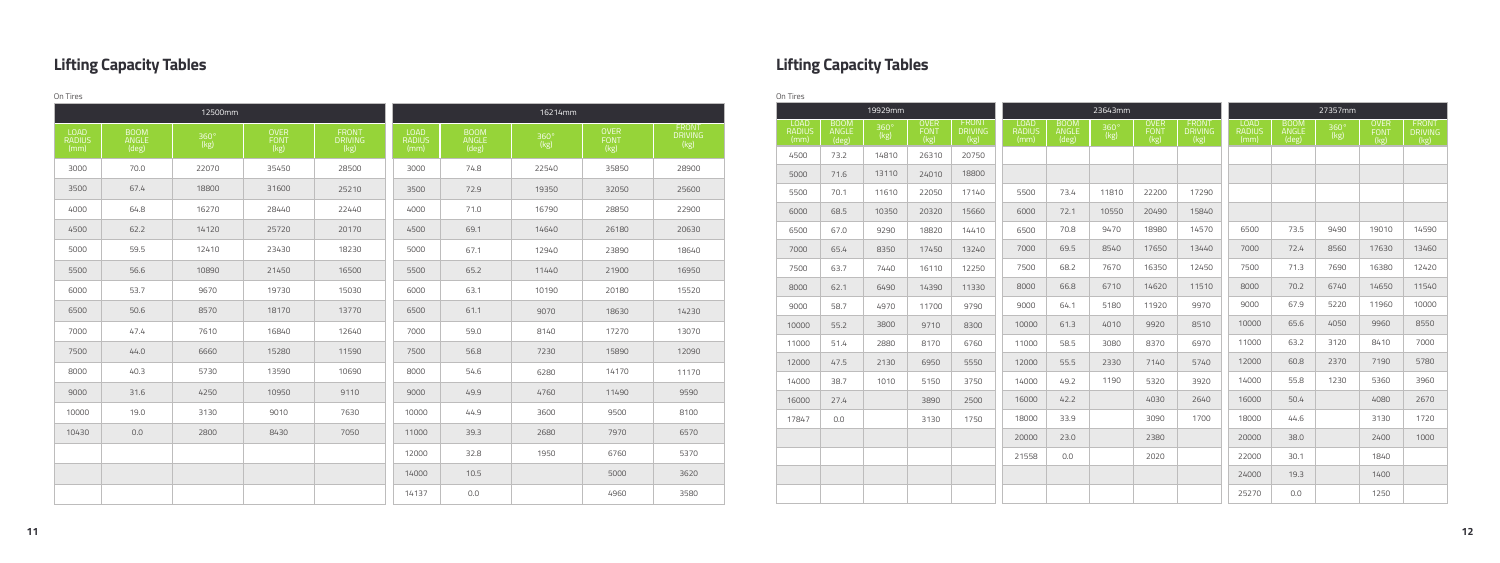|                        | 12500mm                |                       |                        | 16214mm                |                       |                        | 19929mm                |                       |                               | 23643mm                |                    |                        | 27357mm                |                       |                               | 31071mm                |                       |                        | 34786mm                |                     |                               | 38500mm                |
|------------------------|------------------------|-----------------------|------------------------|------------------------|-----------------------|------------------------|------------------------|-----------------------|-------------------------------|------------------------|--------------------|------------------------|------------------------|-----------------------|-------------------------------|------------------------|-----------------------|------------------------|------------------------|---------------------|-------------------------------|------------------------|
| LOAD<br>RADIUS<br>(mm) | BOOM<br>ANGLE<br>(deg) | $360^{\circ}$<br>(kg) | LOAD<br>RADIUS<br>(mm) | BOOM<br>ANGLE<br>(deg) | $360^{\circ}$<br>(kg) | LOAD<br>RADIUS<br>(mm) | BOOM<br>ANGLE<br>(deg) | $360^{\circ}$<br>(kg) | <b>LOAD</b><br>RADIUS<br>(mm) | BOOM<br>ANGLE<br>(deg) | $360^{\circ}$ (kg) | LOAD<br>RADIUS<br>(mm) | BOOM<br>ANGLE<br>(deg) | $360^{\circ}$<br>(kg) | <b>LOAD</b><br>RADIUS<br>(mm) | BOOM<br>ANGLE<br>(deg) | $360^{\circ}$<br>(kg) | LOAD<br>RADIUS<br>(mm) | BOOM<br>ANGLE<br>(deg) | $360^\circ$<br>(kg) | <b>LOAD</b><br>RADIUS<br>(mm) | BOOM<br>ANGLE<br>(deg) |
| 3000                   | 70.0                   | 75000                 | 3000                   | 74.8                   | 44860                 |                        |                        |                       |                               |                        |                    | 6500                   | 73.5                   | 19500                 |                               |                        |                       |                        |                        |                     |                               |                        |
| 3500                   | 67.4                   | 68800                 | 3500                   | 72.9                   | 44860                 |                        |                        |                       |                               |                        |                    | 7000                   | 72.4                   | 18850                 |                               |                        |                       |                        |                        |                     |                               |                        |
| 4000                   | 64.8                   | 61100                 | 4000                   | 71.0                   | 44860                 |                        |                        |                       |                               |                        |                    | 7500                   | 71.3                   | 18200                 | 7500                          | 73.6                   | 15740                 |                        |                        |                     |                               |                        |
| 4500                   | 62.2                   | 54750                 | 4500                   | 69.1                   | 44860                 | 4500                   | 73.2                   | 34450                 |                               |                        |                    |                        |                        |                       |                               |                        |                       |                        |                        |                     |                               |                        |
| 5000                   | 59.5                   | 44400                 | 5000                   | 67.1                   | 44860                 | 5000                   | 71.6                   | 32950                 |                               |                        |                    | 8000                   | 70.2                   | 17600                 | 8000                          | 72.6                   | 15240                 |                        |                        |                     |                               |                        |
| 5500                   | 56.6                   | 35960                 | 5500                   | 65.2                   | 36910                 | 5500                   | 70.1                   | 31590                 | 5500                          | 73.4                   | 24700              | 9000                   | 67.9                   | 14890                 | 9000                          | 70.7                   | 14350                 | 9000                   | 72.8                   | 12300               |                               |                        |
| 6000                   | 53.7                   | 29980                 | 6000                   | 63.1                   | 30850                 | 6000                   | 68.5                   | 30340                 | 6000                          | 72.1                   | 23750              | 10000                  | 65.6                   | 12340                 | 10000                         | 68.7                   | 12530                 | 10000                  | 71.1                   | 11700               | 10000                         | 73.0                   |
| 6500                   | 50.6                   | 25530                 | 6500                   | 61.1                   | 26340                 | 6500                   | 67.0                   | 26640                 | 6500                          | 70.8                   | 22850              | 11000                  | 63.2                   | 10390                 | 11000                         | 66.7                   | 10570                 | 11000                  | 69.3                   | 10580               | 11000                         | 71.4                   |
| 7000                   | 47.4                   | 22090                 | 7000                   | 59.0                   | 22850                 | 7000                   | 65.4                   | 23140                 | 7000                          | 69.5                   | 22050              |                        |                        |                       |                               |                        |                       |                        |                        |                     |                               |                        |
| 7500                   | 44.0                   | 19340                 | 7500                   | 56.8                   | 20070                 | 7500                   | 63.7                   | 20350                 | 7500                          | 68.2                   | 20630              | 12000                  | 60.8                   | 8860                  | 12000                         | 64.6                   | 9040                  | 12000                  | 67.5                   | 9040                | 12000                         | 69.8                   |
| 8000                   | 40.3                   | 17110                 | 8000                   | 54.6                   | 17800                 | 8000                   | 62.1                   | 18070                 | 8000                          | 66.8                   | 18350              | 14000                  | 55.8                   | 6620                  | 14000                         | 60.4                   | 6770                  | 14000                  | 63.9                   | 6780                | 14000                         | 66.6                   |
| 9000                   | 31.6                   | 13690                 | 9000                   | 49.9                   | 14330                 | 9000                   | 58.7                   | 14590                 | 9000                          | 64.1                   | 14840              | 16000                  | 50.4                   | 5050                  | 16000                         | 56.0                   | 5190                  | 16000                  | 60.1                   | 5200                | 16000                         | 63.3                   |
| 10000                  | 19.0                   | 11220                 | 10000                  | 44.9                   | 11800                 | 10000                  | 55.2                   | 12040                 | 10000                         | 61.3                   | 12290              | 18000                  | 44.6                   | 3890                  | 18000                         | 51.3                   | 4030                  | 18000                  | 56.1                   | 4040                | 18000                         | 59.8                   |
| 10430                  | 0.0                    | 10470                 | 11000                  | 39.3                   | 9870                  | 11000                  | 51.4                   | 10110                 | 11000                         | 58.5                   | 10340              |                        |                        |                       |                               |                        |                       |                        |                        |                     |                               |                        |
|                        |                        |                       | 12000                  | 32.8                   | 8360                  | 12000                  | 47.5                   | 8590                  | 12000                         | 55.5                   | 8810               | 20000                  | 38.0                   | 3020                  | 20000                         | 46.3                   | 3140                  | 20000                  | 52.0                   | 3150                | 20000                         | 56.3                   |
|                        |                        |                       | 14000                  | 10.5                   | 6190                  | 14000                  | 38.7                   | 6360                  | 14000                         | 49.2                   | 6560               | 22000                  | 30.1                   | 2340                  | 22000                         | 40.8                   | 2440                  | 22000                  | 47.6                   | 2450                | 22000                         | 52.6                   |
|                        |                        |                       | 14137                  | 0.0                    | 6130                  | 16000                  | 27.4                   | 4830                  | 16000                         | 42.2                   | 4990               | 24000                  | 19.3                   | 1820                  | 24000                         | 34.5                   | 1880                  | 24000                  | 42.8                   | 1890                | 24000                         | 48.6                   |
|                        |                        |                       |                        |                        |                       | 17847                  | 0.0                    | 3900                  | 18000                         | 33.9                   | 3850               | 25270                  | 0.0                    | 1640                  | 26000                         | 26.9                   | 1430                  | 26000                  | 37.6                   | 1430                | 26000                         | 44.4                   |
|                        |                        |                       |                        |                        |                       |                        |                        |                       | 20000                         | 23.0                   | 3000               |                        |                        |                       |                               |                        |                       |                        |                        |                     |                               |                        |
|                        |                        |                       |                        |                        |                       |                        |                        |                       | 21558                         | 0.0                    | 2550               |                        |                        |                       | 28000                         | 16.1                   | 1080                  | 28000                  | 31.5                   | 1050                | 28000                         | 39.9                   |

| 27357mm                |                            |                               | 31071mm                       |                     |                        | 34786mm                       |                            |                                      | 38500mm                       |                                                           |
|------------------------|----------------------------|-------------------------------|-------------------------------|---------------------|------------------------|-------------------------------|----------------------------|--------------------------------------|-------------------------------|-----------------------------------------------------------|
| BOOM<br>ANGLE<br>(deg) | $\frac{360^{\circ}}{(kg)}$ | <b>LOAD</b><br>RADIUS<br>(mm) | <b>BOOM</b><br>ANGLE<br>(deg) | $360^\circ$<br>(kg) | LOAD<br>RADIUS<br>(mm) | <b>BOOM</b><br>ANGLE<br>(deg) | $\frac{360^{\circ}}{(kg)}$ | <b>LOAD</b><br><b>RADIUS</b><br>(mm) | <b>BOOM</b><br>ANGLE<br>(deg) | $\begin{array}{c} 360^{\circ} \\ \text{(kg)} \end{array}$ |
| 73.5                   | 19500                      |                               |                               |                     |                        |                               |                            |                                      |                               |                                                           |
| 72.4                   | 18850                      |                               |                               |                     |                        |                               |                            |                                      |                               |                                                           |
| 71.3                   | 18200                      | 7500                          | 73.6                          | 15740               |                        |                               |                            |                                      |                               |                                                           |
| 70.2                   | 17600                      | 8000                          | 72.6                          | 15240               |                        |                               |                            |                                      |                               |                                                           |
| 67.9                   | 14890                      | 9000                          | 70.7                          | 14350               | 9000                   | 72.8                          | 12300                      |                                      |                               |                                                           |
| 65.6                   | 12340                      | 10000                         | 68.7                          | 12530               | 10000                  | 71.1                          | 11700                      | 10000                                | 73.0                          | 10600                                                     |
| 63.2                   | 10390                      | 11000                         | 66.7                          | 10570               | 11000                  | 69.3                          | 10580                      | 11000                                | 71.4                          | 10150                                                     |
| 60.8                   | 8860                       | 12000                         | 64.6                          | 9040                | 12000                  | 67.5                          | 9040                       | 12000                                | 69.8                          | 9120                                                      |
| 55.8                   | 6620                       | 14000                         | 60.4                          | 6770                | 14000                  | 63.9                          | 6780                       | 14000                                | 66.6                          | 6870                                                      |
| 50.4                   | 5050                       | 16000                         | 56.0                          | 5190                | 16000                  | 60.1                          | 5200                       | 16000                                | 63.3                          | 5300                                                      |
| 44.6                   | 3890                       | 18000                         | 51.3                          | 4030                | 18000                  | 56.1                          | 4040                       | 18000                                | 59.8                          | 4130                                                      |
| 38.0                   | 3020                       | 20000                         | 46.3                          | 3140                | 20000                  | 52.0                          | 3150                       | 20000                                | 56.3                          | 3240                                                      |
| 30.1                   | 2340                       | 22000                         | 40.8                          | 2440                | 22000                  | 47.6                          | 2450                       | 22000                                | 52.6                          | 2540                                                      |
| 19.3                   | 1820                       | 24000                         | 34.5                          | 1880                | 24000                  | 42.8                          | 1890                       | 24000                                | 48.6                          | 1970                                                      |
| 0.0                    | 1640                       | 26000                         | 26.9                          | 1430                | 26000                  | 37.6                          | 1430                       | 26000                                | 44.4                          | 1500                                                      |
|                        |                            | 28000                         | 16.1                          | 1080                | 28000                  | 31.5                          | 1050                       | 28000                                | 39.9                          | 1110                                                      |

### **Lifting Capacity Tables Lifting Capacity Tables**

On Outriggers-Retracted On Outriggers-Retracted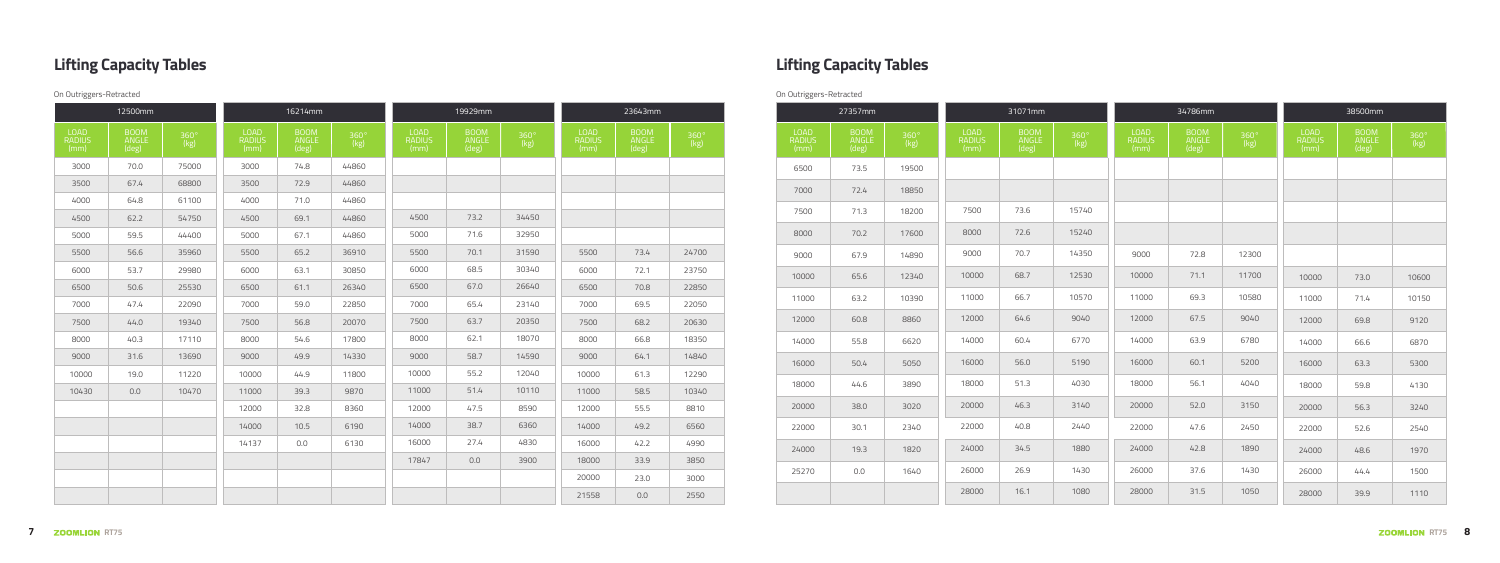|                        | 12500mm                |              |                        | 16214mm                |                       |                        | 19929mm                |                          |                        | 23643mm                |                    |                        | 27357mm                |                    |                        | 31071mm                |                          |                        | 34786mm                |                       |                        | 38500mm                |
|------------------------|------------------------|--------------|------------------------|------------------------|-----------------------|------------------------|------------------------|--------------------------|------------------------|------------------------|--------------------|------------------------|------------------------|--------------------|------------------------|------------------------|--------------------------|------------------------|------------------------|-----------------------|------------------------|------------------------|
| LOAD<br>RADIUS<br>(mm) | BOOM<br>ANGLE<br>(deg) | 360°<br>(kg) | LOAD<br>RADIUS<br>(mm) | BOOM<br>ANGLE<br>(deg) | $360^{\circ}$<br>(kg) | LOAD<br>RADIUS<br>(mm) | BOOM<br>ANGLE<br>(deg) | $\frac{360^{\circ}}{kg}$ | LOAD<br>RADIUS<br>(mm) | BOOM<br>ANGLE<br>(deg) | $360^{\circ}$ (kg) | LOAD<br>RADIUS<br>(mm) | BOOM<br>ANGLE<br>(deg) | $360^{\circ}$ (kg) | LOAD<br>RADIUS<br>(mm) | BOOM<br>ANGLE<br>(deg) | $\frac{360^{\circ}}{kg}$ | LOAD<br>RADIUS<br>(mm) | BOOM<br>ANGLE<br>(deg) | $360^{\circ}$<br>(kg) | LOAD<br>RADIUS<br>(mm) | BOOM<br>ANGLE<br>(deg) |
| 3000                   | 70.0                   | 51050        | 3000                   | 74.8                   | 44860                 |                        |                        |                          |                        |                        |                    | 6500                   | 73.5                   | 12980              |                        |                        |                          |                        |                        |                       |                        |                        |
| 3500                   | 67.4                   | 37080        | 3500                   | 72.9                   | 38020                 |                        |                        |                          |                        |                        |                    |                        |                        |                    |                        |                        |                          |                        |                        |                       |                        |                        |
| 4000                   | 64.8                   | 28670        | 4000                   | 71.0                   | 29510                 |                        |                        |                          |                        |                        |                    | 7000                   | 72.4                   | 11430              |                        |                        |                          |                        |                        |                       |                        |                        |
| 4500                   | 62.2                   | 23060        | 4500                   | 69.1                   | 23840                 | 4500                   | 73.2                   | 24080                    |                        |                        |                    |                        |                        |                    |                        |                        |                          |                        |                        |                       |                        |                        |
| 5000                   | 59.5                   | 19060        | 5000                   | 67.1                   | 19780                 | 5000                   | 71.6                   | 20020                    |                        |                        |                    | 7500                   | 71.3                   | 10130              | 7500                   | 73.6                   | 10310                    |                        |                        |                       |                        |                        |
| 5500                   | 56.6                   | 16050        | 5500                   | 65.2                   | 16740                 | 5500                   | 70.1                   | 16970                    | 5500                   | 73.4                   | 17240              | 8000                   | 70.2                   | 9040               | 8000                   | 72.6                   | 9210                     |                        |                        |                       |                        |                        |
| 6000                   | 53.7                   | 13710        | 6000                   | 63.1                   | 14370                 | 6000                   | 68.5                   | 14600                    | 6000                   | 72.1                   | 14860              |                        |                        |                    |                        |                        |                          |                        |                        |                       |                        |                        |
| 6500                   | 50.6                   | 11840        | 6500                   | 61.1                   | 12480                 | 6500                   | 67.0                   | 12710                    | 6500                   | 70.8                   | 12950              | 9000                   | 67.9                   | 7290               | 9000                   | 70.7                   | 7460                     | 9000                   | 72.8                   | 7460                  |                        |                        |
| 7000                   | 47.4                   | 10310        | 7000                   | 59.0                   | 10930                 | 7000                   | 65.4                   | 11150                    | 7000                   | 69.5                   | 11390              | 10000                  | 65.6                   | 5950               | 10000                  | 68.7                   | 6110                     | 10000                  | 71.1                   | 6120                  | 10000                  | 73.0                   |
| 7500                   | 44.0                   | 9040         | 7500                   | 56.8                   | 9640                  | 7500                   | 63.7                   | 9860                     | 7500                   | 68.2                   | 10100              |                        |                        |                    |                        |                        |                          |                        |                        |                       |                        |                        |
| 8000                   | 40.3                   | 7970         | 8000                   | 54.6                   | 8550                  | 8000                   | 62.1                   | 8770                     | 8000                   | 66.8                   | 9000               | 11000                  | 63.2                   | 4900               | 11000                  | 66.7                   | 5060                     | 11000                  | 69.3                   | 5060                  | 11000                  | 71.4                   |
| 9000                   | 31.6                   | 6260         | 9000                   | 49.9                   | 6810                  | 9000                   | 58.7                   | 7020                     | 9000                   | 64.1                   | 7250               |                        |                        |                    |                        |                        |                          |                        |                        |                       |                        |                        |
| 10000                  | 19.0                   | 4980         | 10000                  | 44.9                   | 5480                  | 10000                  | 55.2                   | 5690                     | 10000                  | 61.3                   | 5910               | 12000                  | 60.8                   | 4050               | 12000                  | 64.6                   | 4200                     | 12000                  | 67.5                   | 4210                  | 12000                  | 69.8                   |
| 10430                  | 0.0                    | 4600         | 11000                  | 39.3                   | 4440                  | 11000                  | 51.4                   | 4650                     | 11000                  | 58.5                   | 4850               | 14000                  | 55.8                   | 2760               | 14000                  | 60.4                   | 2910                     | 14000                  | 63.9                   | 2920                  | 14000                  | 66.6                   |
|                        |                        |              | 12000                  | 32.8                   | 3600                  | 12000                  | 47.5                   | 3800                     | 12000                  | 55.5                   | 4000               |                        |                        |                    |                        |                        |                          |                        |                        |                       |                        |                        |
|                        |                        |              | 14000                  | 10.5                   | 2380                  | 14000                  | 38.7                   | 2540                     | 14000                  | 49.2                   | 2710               | 16000                  | 50.4                   | 1840               | 16000                  | 56.0                   | 1980                     | 16000                  | 60.1                   | 1990                  | 16000                  | 63.3                   |
|                        |                        |              | 14137                  | 0.0                    | 2360                  | 16000                  | 27.4                   | 1640                     | 16000                  | 42.2                   | 1800               |                        |                        |                    |                        |                        |                          |                        |                        |                       |                        |                        |
|                        |                        |              |                        |                        |                       | 17847                  | 0.0                    | 1130                     | 18000                  | 33.9                   | 1110               | 18000                  | 44.6                   | 1150               | 18000                  | 51.3                   | 1280                     | 18000                  | 56.1                   | 1290                  | 18000                  | 59.8                   |

| LOAD<br>RADIUS<br>(mm) |
|------------------------|
| 6500                   |
| 7000                   |
| 7500                   |
| 8000                   |
| 9000                   |
| 10000                  |
| 11000                  |
| 12000                  |
| 14000                  |
| 16000                  |
| 18000                  |
|                        |

| 27357mm                       |                            |                               | 31071mm                |                    |                               | 34786mm                       |                            |                        | 38500mm                       |                            |
|-------------------------------|----------------------------|-------------------------------|------------------------|--------------------|-------------------------------|-------------------------------|----------------------------|------------------------|-------------------------------|----------------------------|
| <b>BOOM</b><br>ANGLE<br>(deg) | $\frac{360^{\circ}}{(kg)}$ | <b>LOAD</b><br>RADIUS<br>(mm) | BOOM<br>ANGLE<br>(deg) | $360^{\circ}$ (kg) | <b>LOAD</b><br>RADIUS<br>(mm) | <b>BOOM</b><br>ANGLE<br>(deg) | $\frac{360^{\circ}}{(kg)}$ | LOAD<br>RADIUS<br>(mm) | <b>BOOM</b><br>ANGLE<br>(deg) | $\frac{360^{\circ}}{(kg)}$ |
| 73.5                          | 12980                      |                               |                        |                    |                               |                               |                            |                        |                               |                            |
| 72.4                          | 11430                      |                               |                        |                    |                               |                               |                            |                        |                               |                            |
| 71.3                          | 10130                      | 7500                          | 73.6                   | 10310              |                               |                               |                            |                        |                               |                            |
| 70.2                          | 9040                       | 8000                          | 72.6                   | 9210               |                               |                               |                            |                        |                               |                            |
| 67.9                          | 7290                       | 9000                          | 70.7                   | 7460               | 9000                          | 72.8                          | 7460                       |                        |                               |                            |
| 65.6                          | 5950                       | 10000                         | 68.7                   | 6110               | 10000                         | 71.1                          | 6120                       | 10000                  | 73.0                          | 6190                       |
| 63.2                          | 4900                       | 11000                         | 66.7                   | 5060               | 11000                         | 69.3                          | 5060                       | 11000                  | 71.4                          | 5130                       |
| 60.8                          | 4050                       | 12000                         | 64.6                   | 4200               | 12000                         | 67.5                          | 4210                       | 12000                  | 69.8                          | 4280                       |
| 55.8                          | 2760                       | 14000                         | 60.4                   | 2910               | 14000                         | 63.9                          | 2920                       | 14000                  | 66.6                          | 3000                       |
| 50.4                          | 1840                       | 16000                         | 56.0                   | 1980               | 16000                         | 60.1                          | 1990                       | 16000                  | 63.3                          | 2070                       |
| 44.6                          | 1150                       | 18000                         | 51.3                   | 1280               | 18000                         | 56.1                          | 1290                       | 18000                  | 59.8                          | 1380                       |

### **Lifting Capacity Tables Lifting Capacity Tables**

### On Outriggers-Retracted On Outriggers-Retracted